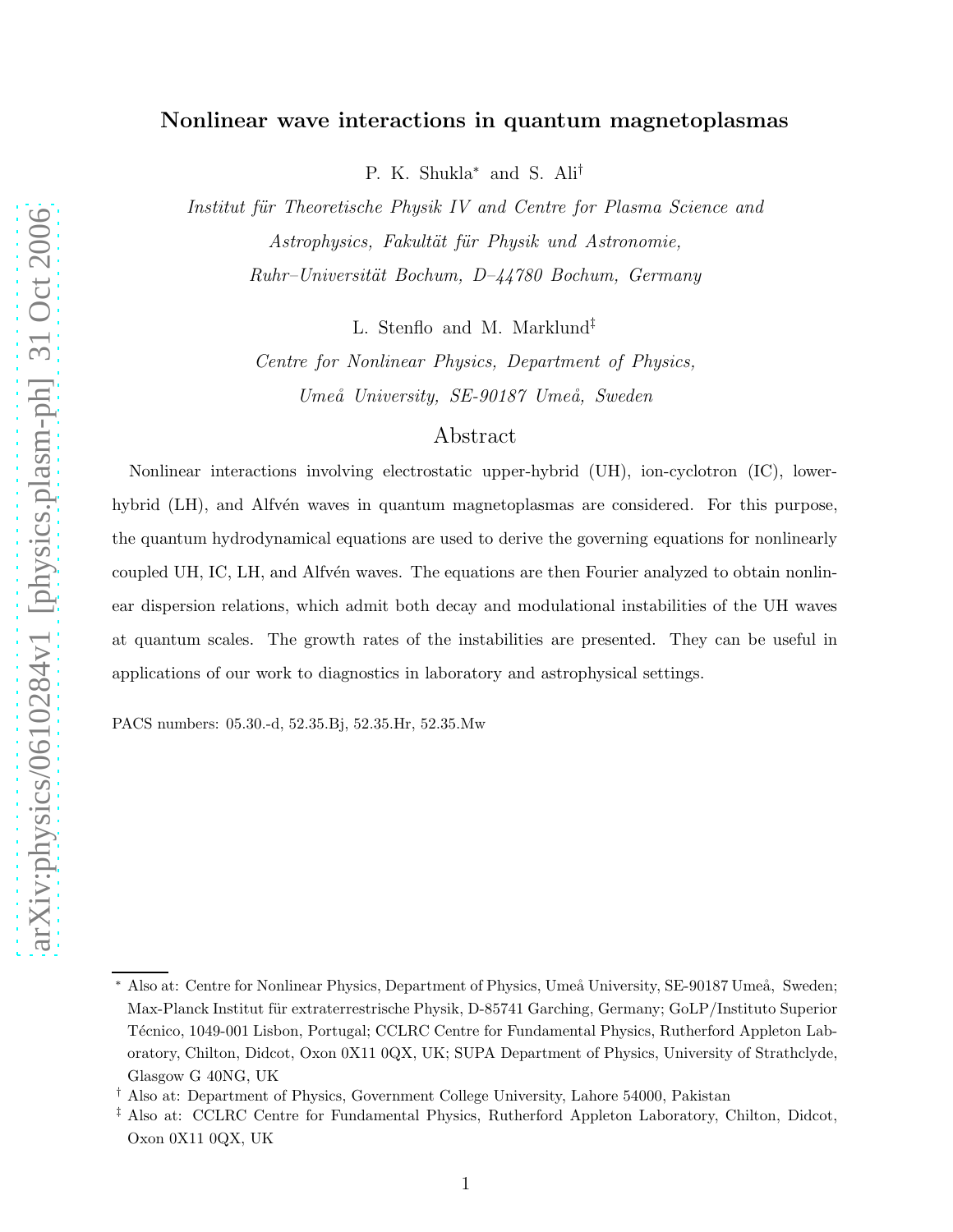## I. INTRODUCTION

Quantum plasma physics is a new and rapidly emerging subfield of plasma physics. It has received a great deal of attention due to its wide range of applications  $[1, 2, 3, 4, 5]$  $[1, 2, 3, 4, 5]$  $[1, 2, 3, 4, 5]$  $[1, 2, 3, 4, 5]$  $[1, 2, 3, 4, 5]$ . Quantum plasmas can be composed of the electrons, positrons, holes, and ions. They are characterized by low temperatures and high particle number densities. Quantum plasmas and collective effects play an important role in microelectronic components [\[1](#page-13-0)], dense astrophysical systems (in particular white dwarf and neutron star environments) [\[2\]](#page-13-1), intense laser-matter experiments [\[3](#page-13-2)], and nonlinear quantum optics [\[4](#page-13-3), [5\]](#page-13-4). It is well known that when the thermal de Broglie wavelength of the charged particles is equal to or larger than the average inter-particle distance  $d = n^{-1/3}$ , where n is a typical plasma density, the quantum mechanical effects play a significant role in the behaviour of the charged particles. There are two well-known mathematical formulations, the Wigner-Poisson and the Schrödinger-Poisson approaches, that have been widely used to describe the statistical and hydrodynamic behavior of the plasma particles at quantum scales in quantum plasmas. These formulations are the quantum analogues of the kinetic and the fluid models in classical plasma physics. Manfredi [\[6\]](#page-13-5) has studied these approaches, taking into account the quantum effects in a collisionless quantum plasma. In particular, the quantum hydrodynamic model (QHD) has attracted much interest in studies of the negative differential resistance [\[7\]](#page-13-6) in the tunnelling diode. Several collective processes  $\vert 8, 9, 10, 11, 12, 13, 14 \vert$  $\vert 8, 9, 10, 11, 12, 13, 14 \vert$  $\vert 8, 9, 10, 11, 12, 13, 14 \vert$  $\vert 8, 9, 10, 11, 12, 13, 14 \vert$  $\vert 8, 9, 10, 11, 12, 13, 14 \vert$  $\vert 8, 9, 10, 11, 12, 13, 14 \vert$  $\vert 8, 9, 10, 11, 12, 13, 14 \vert$  $\vert 8, 9, 10, 11, 12, 13, 14 \vert$  $\vert 8, 9, 10, 11, 12, 13, 14 \vert$  $\vert 8, 9, 10, 11, 12, 13, 14 \vert$  have been analyzed both analytically and numerically in plasmas with quantum corrections.

Haas et al. [\[15\]](#page-14-2) studied a quantum multi-stream model for one- and two-stream plasma instabilities, presented a new purely quantum branch, and investigated the stationary states of the nonlinear Schrödinger-Poisson system. Anderson *et al.*[\[16](#page-14-3)] used a Wigner-Poisson formulation showing that Landau-like damping due to phase noise can suppress the instabilities. Furthermore, a detailed study of the linear and nonlinear properties of ion acoustic waves (IAW) in an unmagnetized quantum plasma has been presented by Haas *et al.* [\[17\]](#page-14-4). For this purpose, they employed the QHD equations containing a non-dimensional quantum parameter H. The latter is the ratio between the plasmon and thermal energies. For a weakly nonlinear quantum IAW, a modified Korteweg-de Vries (KdV) equation was analyzed for  $H \rightarrow 2$ ,  $H < 2$  and  $H > 2$ , connected with a shock wave, as well as bright and dark solitons, respectively. Finally, they also observed a coherent, periodic pattern for a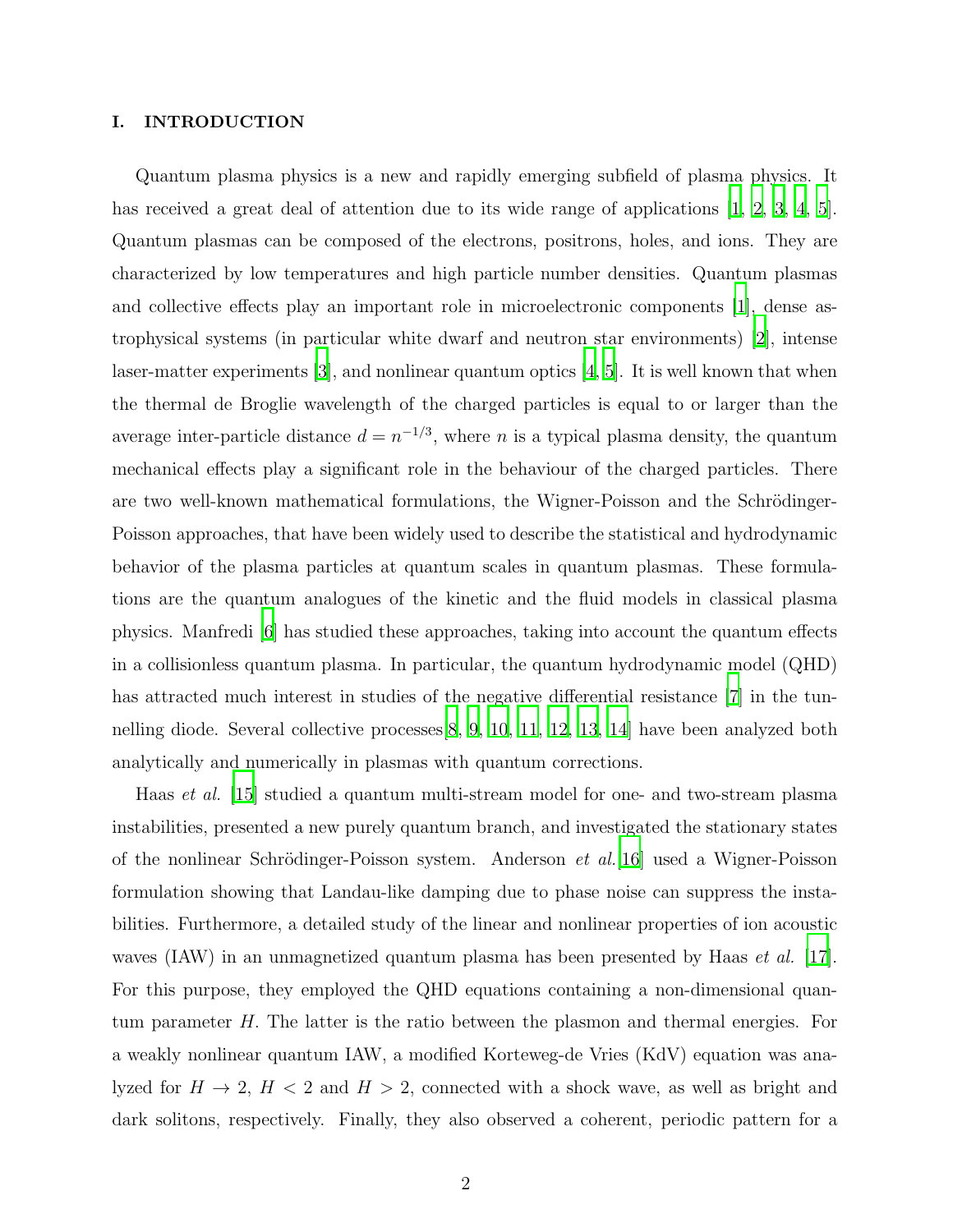fully nonlinear IAW in a quantum plasma. Such a pattern cannot exist in classical plasmas. The formation and dynamics of dark solitons and vortices in quantum electron plasmas has also been reported by Shukla and Eliasson [\[18\]](#page-14-5).

Recently, Haas [\[19](#page-14-6)] extended the QHD equations for quantum magnetoplasmas and presented a magnetohydrodynamic model by using the Wigner-Poisson system. He pointed out the importance of the external magnetic field, by establishing the conditions for equilibrium in ideal quantum magnetohydrodynamics. Garcia et al. [\[20\]](#page-14-7) derived the quantum Zakharov equations by considering a one-dimensional quantum system composed of electrons and singly charged ions. They also investigated the decay and four-wave instabilities for the nonlinear coupling between high-frequency Langmuir waves and low-frequency IAWs. Marklund [\[21\]](#page-14-8) considered the statistical aspect and solved the Zakharov system at quantum scales, and analyzed the modulational instability both analytically and numerically. Recently, Shukla and Stenflo [\[22](#page-14-9)] investigated parametric and modulational instabilities due to the interaction of large amplitude electromagnetic waves and low-frequency electron and ion plasma waves in quantum plasmas. Drift modes in quantum plasmas [\[23\]](#page-14-10), as well as new modes in quantum dusty plasmas [\[24,](#page-14-11) [25](#page-14-12)], have also been considered.

In the past, Yu and Shukla [\[26](#page-14-13)] studied the nonlinear coupling of UH waves with lowfrequency IC waves and obtained near-sonic UH cusped envelope solitons in a classical magnetoplasma. The nonlinear dispersion relations [\[27\]](#page-14-14) were also derived for three wave decay interactions and modulational instabilities due to nonlinear interactions of mode-converted electron Bernstein and low-frequency waves, such as IAWs, electron-acoustic waves (EAWs), IC waves, quasimodes, magnetosonic waves, and Alfvén waves. Murtaza and Shukla [\[28\]](#page-14-15) illustrated the nonlinear generation of electromagnetic waves by UH waves in a uniform magnetoplasma. Kaufman and Stenflo [\[29](#page-14-16)] considered the interaction between UH waves and magnetosonic modes, and showed that UH solitons could be formed.

In the present paper, we consider the nonlinear interactions between UH waves, IC waves, LH waves, and Alfv<sup>én</sup> waves in a quantum magnetoplasma, by using the one-dimensional QHD equations. Both decay and modulational instabilities will be analyzed in quantum settings. The manuscript is organized in the following fashion: In Sec. II, we derive the governing equations for nonlinearly coupled UH waves, IC waves, LH waves, and Alfv $\acute{e}$ n waves in quantum plasmas. The coupled equations are then space-time Fourier transformed to obtain the dispersion relations. The latter admit a class of parametric instabilities of the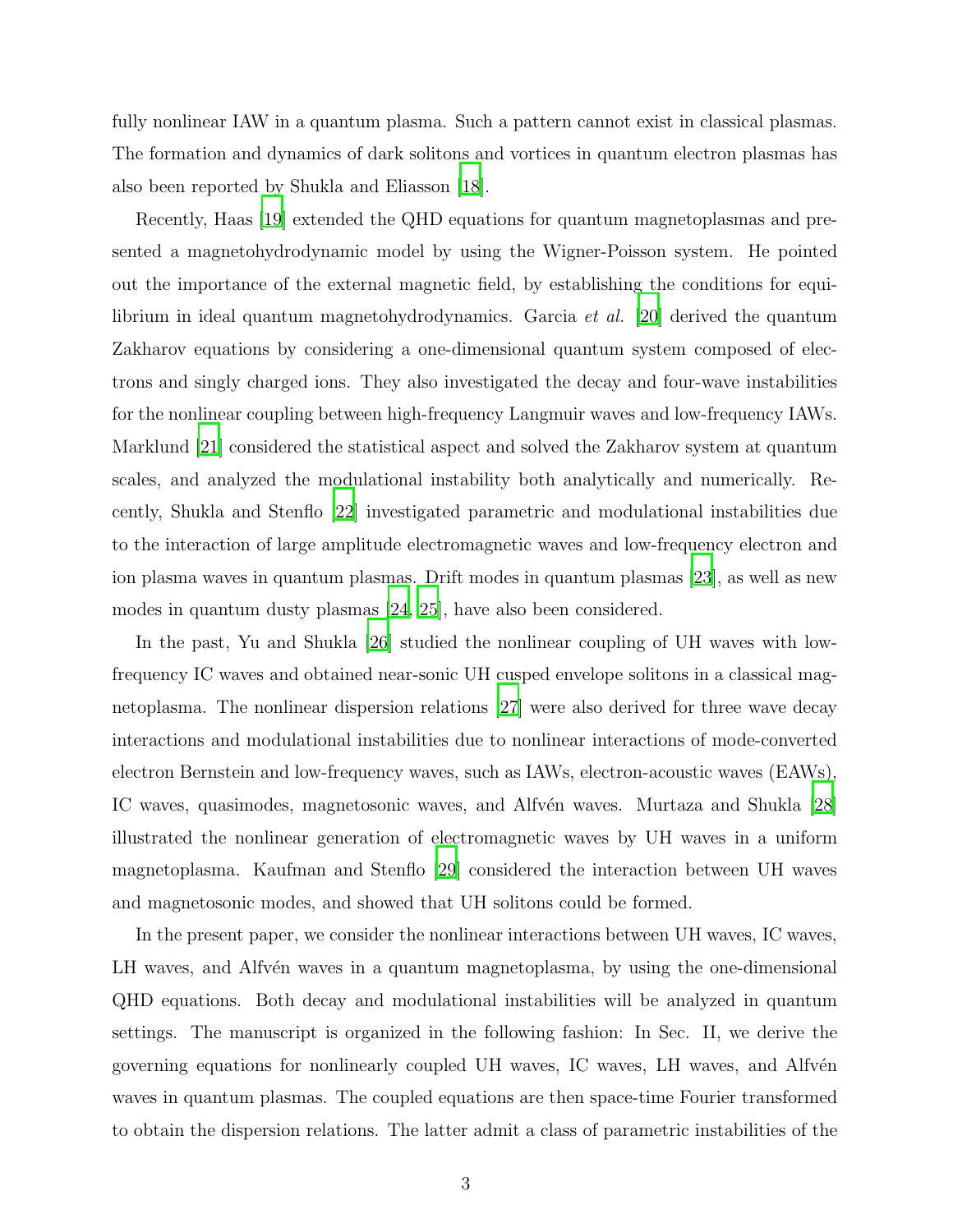UHs. Details of the decay and modulational instabilities in quantum plasmas are presented in Sec. III. Section IV summarizes our main results.

## II. NONLINEAR DISPERSION RELATIONS

In this section, we derive the governing equations and dispersion relations for nonlinearly coupled UH, IC, LH, and Alfvén waves in a quantum magnetoplasma by using the onedimensional QHD equations [\[19\]](#page-14-6).

## A. UH waves

Let us consider the nonlinear propagation of an electrostatic UH wave in a cold quantum plasma embedded in an external magnetic field  $B_0\hat{z}$ , where  $B_0$  is the strength of the magnetic field and  $\hat{z}$  is the unit vector along the z-axis in a Cartesian coordinates system. The UH wave electric field is  $\mathbf{E} \approx \hat{\mathbf{x}} E_{x0} \exp(i\mathbf{k}_0 \cdot \mathbf{r} - i\omega_0 t) +$  complex conjugate, where  $\mathbf{k}_0$  is the wave vector and  $\omega_0$  is the wave frequency. We then assume that the parallel electric field is small, i.e.  $E_z \ll E_x$ . In the presence of the electron density fluctuation  $n_{e1}$  ( $n_{e1} \ll n_{e0}$ , where  $n_{e0}$  is the unperturbed electron number density) of the electrostatic IC and LH waves, as well as of the magnetic field fluctuation of the Alfvén waves, the UH wave dynamics is here governed by the continuity equation

$$
\frac{\partial n_{e1}}{\partial t} + n_{e0} \frac{\partial}{\partial x} (1 + N_s) U_{ex} = 0 , \qquad (1)
$$

the  $x$ - and  $y$ -components of the electron momentum equation

$$
\frac{\partial U_{ex}}{\partial t} = -\frac{e}{m_e} E_x - \omega_{ce} \left( 1 + \frac{B_1}{B_0} \right) U_{ey} + \frac{\hbar^2}{4m_e^2 n_{e0}} \frac{\partial}{\partial x} \nabla^2 n_{e1} , \qquad (2)
$$

$$
\frac{\partial U_{ey}}{\partial t} = \omega_{ce} \left( 1 + \frac{B_1}{B_0} \right) U_{ex} , \qquad (3)
$$

and the Poisson equation

$$
\frac{\partial E_x}{\partial x} = -4\pi e n_{e1} \tag{4}
$$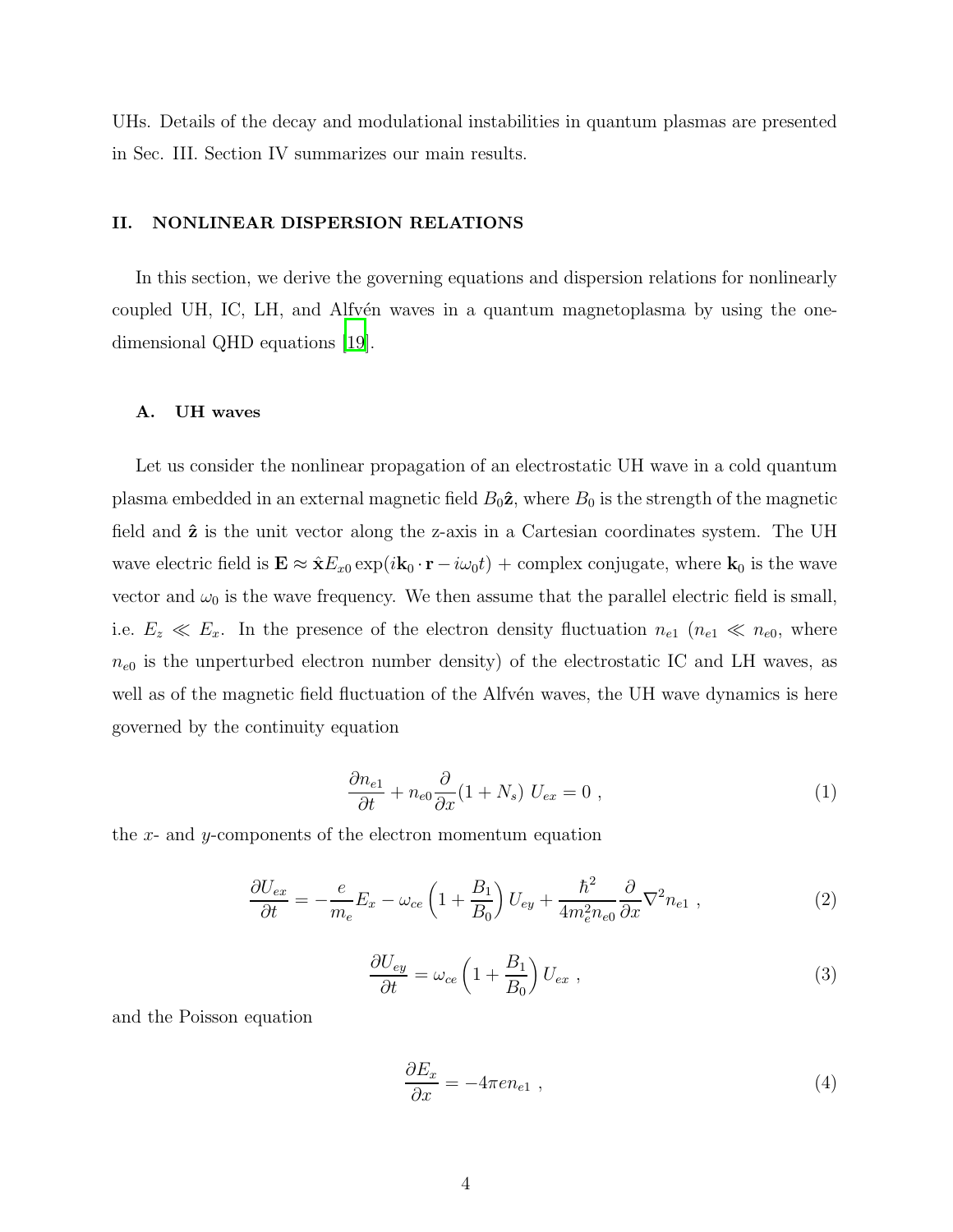where  $\omega_{ce} = eB_0/m_ec$  is the electron gyro frequency, e is the magnitude of the electron charge, c is the speed of light in vacuum,  $m_e$  is the electron mass, and  $\hbar$  is the Planck constant divided by  $2\pi$ . Furthermore,  $\nabla^2 = \partial_x^2 + \partial_z^2$  $n_z^2$ ,  $N_s = n_{e1}^s/n_{e0}$  is the relative electron number density perturbation associated with the plasma slow motion, and  $B_1(\ll B_0)$  is the compressional magnetic field perturbation associated with the Alfvén wave. In addition,  $U_{ex}$  and  $U_{ey}$  are the x- and y-components of the perturbed electron fluid velocity associated with the UH wave, respectively. The origin of the last term in the right-hand side of Eq. (2) is the quantum correlation due to the electron density fluctuations [\[6\]](#page-13-5) in dense quantum plasmas. We have also assumed that the electron pressure term is much smaller than the electron quantum diffraction term, i.e.,  $V_{Fe}^2 n_{e1} \ll (\hbar^2/4m_e^2)\nabla^2 n_{e1}$ , where  $V_{Fe}$  is the Fermi speed of the electrons.

Combining  $(1)-(4)$ , we obtain

$$
\left[\frac{\partial^2}{\partial t^2} + \omega_H^2 + 2\omega_{ce}^2 \left(\frac{B_1}{B_0}\right) + N_s \omega_{pe}^2 + (1 + N_s) \frac{\hbar^2}{4m_e^2} \frac{\partial^2}{\partial x^2} \nabla^2\right] E_x = 0 , \qquad (5)
$$

where  $\omega_H = \sqrt{\omega_{pe}^2 + \omega_{ce}^2}$  is the UH resonance frequency, and  $\omega_{pe} = \sqrt{4\pi n_{e0}e^2/m_e}$  is the electron plasma frequency. In the absense of electron density and magnetic field fluctuations, Eq. (5) reduces to  $\left[\partial_t^2 + \omega_H^2 + (\hbar^2/4m_e^2)\partial_x^2\nabla^2\right]E_{x0} = 0$ , i.e. the pump wave frequency is  $\omega_0 =$  $\sqrt{\omega_{pe}^2 + \omega_{ce}^2 + (\hbar^2/4m_e^2)k_{x0}^2k_0^2}$ , where  $k_0 = \sqrt{k_{x0}^2 + k_{z0}^2}$  is the magnitude of the wavevector. As  $k_{z0}$  here is much smaller than  $k_{x0}$ , we can write the pump wave frequency as  $\omega_0 =$  $\sqrt{\omega_{pe}^2 + \omega_{ce}^2 + (\hbar^2/4m_e^2)k_0^4}$  .

#### B. Electrostatic IC waves

In the quasi-neutral approximation  $(n_{e1}^s \approx n_{i1}^s)$ , we now derive the expression for the electrostatic potential associated with the IC waves in the presence of the UH ponderomotive force. We assume that the electrons are inertialess, and obtain from the parallel component of the electron momentum equation

$$
0 = -\frac{e^2 \omega_H^2}{4m_e \omega_{pe}^4} \frac{\partial}{\partial z} \left\langle |E_x|^2 \right\rangle + e \frac{\partial \phi}{\partial z} + \frac{\hbar^2}{4m_e} \frac{\partial}{\partial z} \nabla^2 N_s \tag{6}
$$

or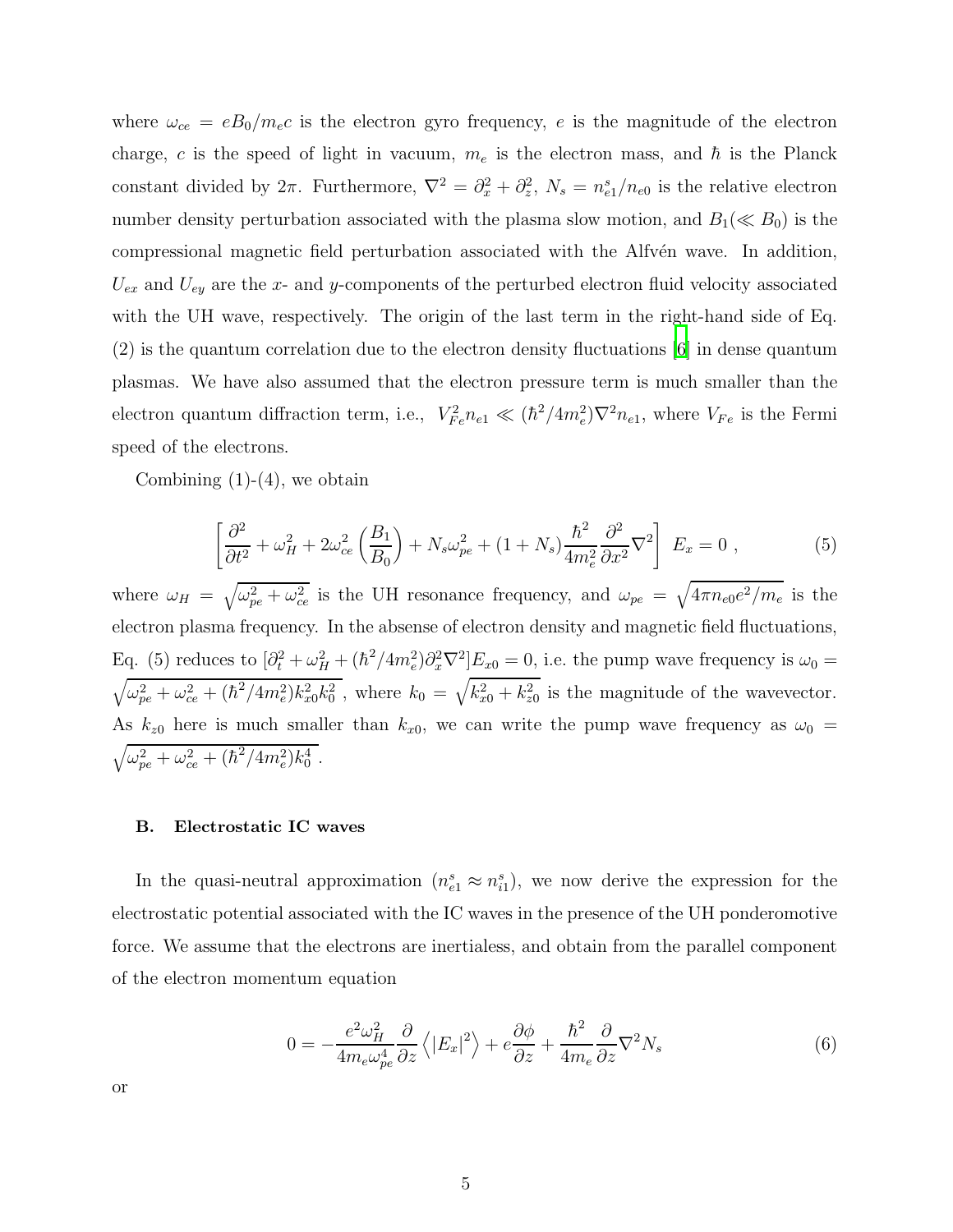$$
\phi = \frac{e\omega_H^2}{4m_e\omega_{pe}^4} \left\langle |E_x|^2 \right\rangle - \frac{\hbar^2}{4m_e e} \nabla^2 N_s \tag{7}
$$

The first term in the right-side of  $(6)$  is the parallel  $(to \hat{z})$  component of the ponderomotive potential of the UH waves. The ion dynamics associated with the electrostatic IC waves are governed by the equation of continuity

$$
\frac{\partial N_s}{\partial t} + \frac{\partial}{\partial x} U_{ix} = 0 \tag{8}
$$

and the  $x$ - and  $y$ -components of the ion-momentum equation

$$
\frac{\partial U_{ix}}{\partial t} = -\frac{e}{m_i} \frac{\partial \phi}{\partial x} + \omega_{ci} U_{iy} + \frac{\hbar^2}{4m_i^2} \frac{\partial}{\partial x} \nabla^2 N_s , \qquad (9)
$$

and

$$
\frac{\partial U_{iy}}{\partial t} = -\omega_{ci} U_{ix} \tag{10}
$$

We have here ignored the ponderomotive force acting on the ions, since it is smaller (in comparison with the electron ponderomotive force) by the electron to ion mass ratio. Furthermore,  $U_{ix}$  and  $U_{iy}$  are the x-and y-components of the perturbed ion fluid velocity associated with the plasma slow motion, respectively,  $\omega_{ci} = eB_0/m_ic$  is the ion gyrofrequency, and  $m_i$ is the ion mass.

Solving  $(8)-(10)$ , we obtain

$$
\left(\frac{\partial^2}{\partial t^2} + \omega_{ci}^2\right) N_s = \frac{e}{m_i} \frac{\partial^2 \phi}{\partial x^2}.
$$
\n(11)

Eliminating  $\phi$  from (7) and (11), and invoking the quasi-neutrality condition, we then have

$$
\left(\frac{\partial^2}{\partial t^2} + \Omega_{IC}^2\right) N_s = \frac{e^2 \omega_H^2}{4m_e m_i \omega_{pe}^4} \frac{\partial^2}{\partial x^2} \left\langle |E_x|^2 \right\rangle ,\qquad (12)
$$

where  $\Omega_{IC} = \left[\omega_{ci}^2 + \left(\hbar^2/4m_e m_i\right)\partial^2/\partial x^2 \nabla^2\right]^{1/2}$  is the ion-cyclotron wave gyrofrequency including quantum diffraction effects. In deriving Eq. (12), we have assumed

$$
\frac{\partial^2}{\partial t^2} N_s \gg \frac{\hbar^2}{m_i^2} \frac{\partial^2}{\partial x^2} \nabla^2 N_s \ .
$$

Equation (12) is the driven (by the UH ponderomotive force) IC wave equation. In the absence of the UH waves and using  $N_s = \hat{N}_s \exp(-i\Omega t + i\mathbf{k} \cdot \mathbf{r})$  in Eq. (12), we obtain the frequency  $\Omega$  of the IC waves in a quantum magnetoplasma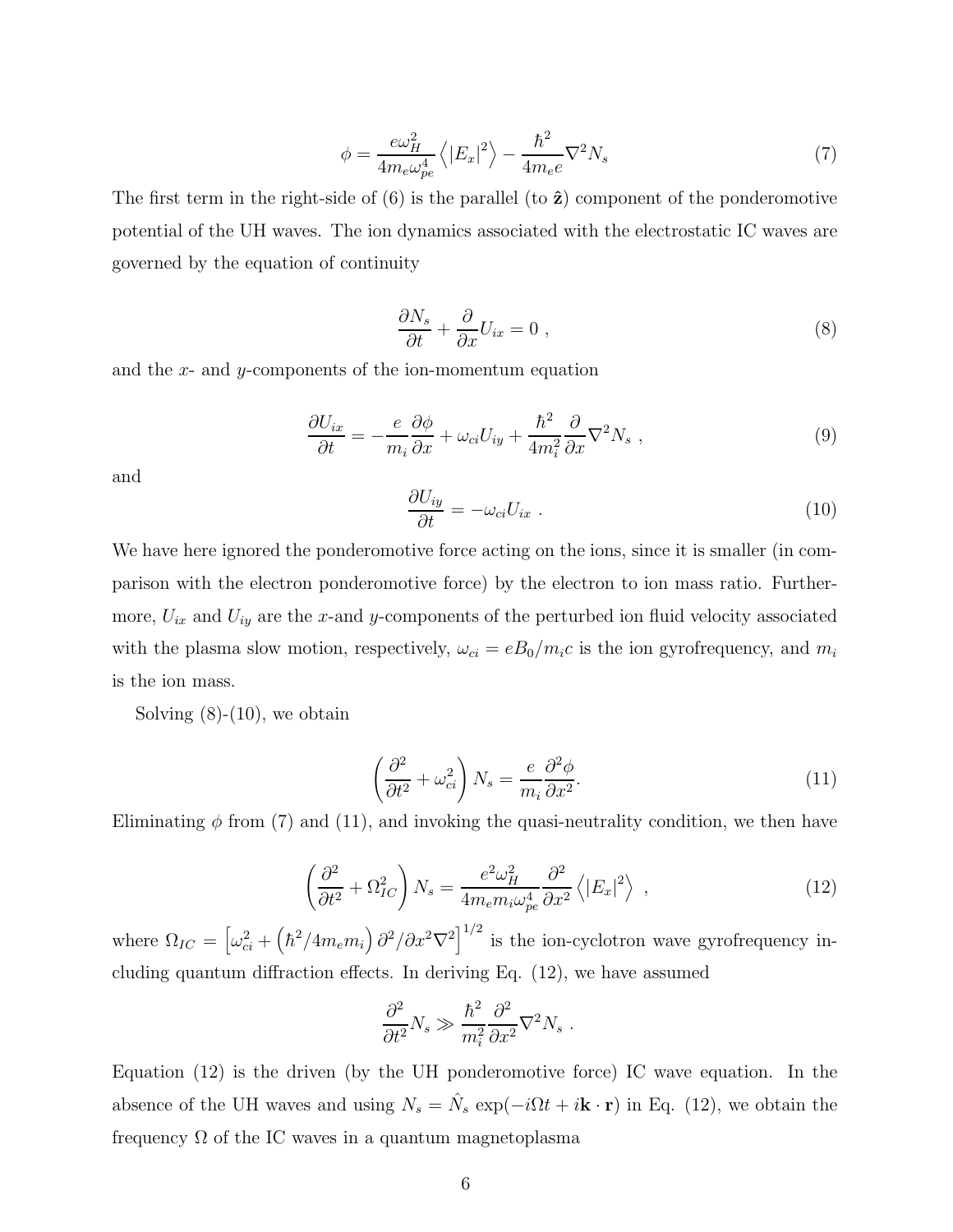$$
\Omega^2 = \omega_{ci}^2 + \frac{\hbar^2}{4m_e m_i} k_x^2 k^2 \equiv \Omega_{IC}^2 \;, \tag{13}
$$

which shows the dispersion due to quantum electron density correlations. Here,  $k =$  $\sqrt{k_x^2 + k_z^2}$  is the wavenumber of the electrostatic IC waves. By neglecting the quantum diffraction effects ( $\hbar \rightarrow 0$ ), the dispersion relation of the usual IC wave in a cold magnetoplasma is obtained. Equation (5) with  $B_1 = 0$  and Eq. (12) are the desired set for the nonlinearly coupled electrostatic UH and IC waves in a quantum magnetoplasma.

## C. Electrostatic LH waves

For the electrostatic LH waves, we assume  $\omega_{ci} \ll \Omega \ll \omega_{ce}$ , so that the ions (electrons) are unmagnetized (magnetized). The electron dynamics is then governed by the continuity equation, the momentum equation including the UH ponderomotive potential and the electron quantum diffraction effects under the approximation  $\Omega \ll \omega_{ce}$ . We have, respectively,

$$
\frac{\partial N_s}{\partial t} + \frac{\partial}{\partial x} U_{ex} = 0 \tag{14}
$$

and [\[30\]](#page-14-17)

$$
\mathbf{U}_{e\perp} = \frac{c}{\omega_{ce}B_0} \frac{\partial}{\partial t} \nabla_{\perp} \varphi_e + \frac{c}{B_0} \left( \hat{\mathbf{z}} \times \nabla_{\perp} \right) \varphi_e \; . \tag{15}
$$

Since the second term in the right-hand side of Eq. (15) does not contribute to the xcomponent of the perturbed electron fluid velocity, we have

$$
U_{ex} = \frac{c}{\omega_{ce} B_0} \frac{\partial^2 \varphi_e}{\partial t \partial x} \,, \tag{16}
$$

with

$$
\varphi_e = \phi + \frac{\hbar^2}{4m_e e} \nabla^2 N_s - \phi_{p\perp} ,
$$

where  $\phi_{p\perp} = e\omega_H^2 \left\langle |E_x|^2 \right\rangle / 4m_e\omega_{pe}^4$  is the perpendicular (to  $\hat{\mathbf{z}}$ ) component of the UH wave ponderomotive potential. Combining Eqs. (14) and (16) we obtain

$$
\left(1+\lambda_{qe}^{4}\frac{\partial^{2}}{\partial x^{2}}\nabla^{2}\right)N_{s}+\left(\frac{c}{\omega_{ce}B_{0}}\right)\frac{\partial^{2}}{\partial x^{2}}\phi=\frac{\lambda_{e}^{2}}{4B_{0}^{2}}\frac{\omega_{H}^{2}}{\omega_{pe}^{2}}\frac{\partial^{2}}{\partial x^{2}}\left\langle\left|E_{x}\right|^{2}\right\rangle,\tag{17}
$$

where  $\lambda_{qe} = (\hbar^2/4m_e^2\omega_{ce}^2)^{1/4}$  is the quantum wavelength of the electrons and  $\lambda_e = c/\omega_{pe}$  is the electron skin depth.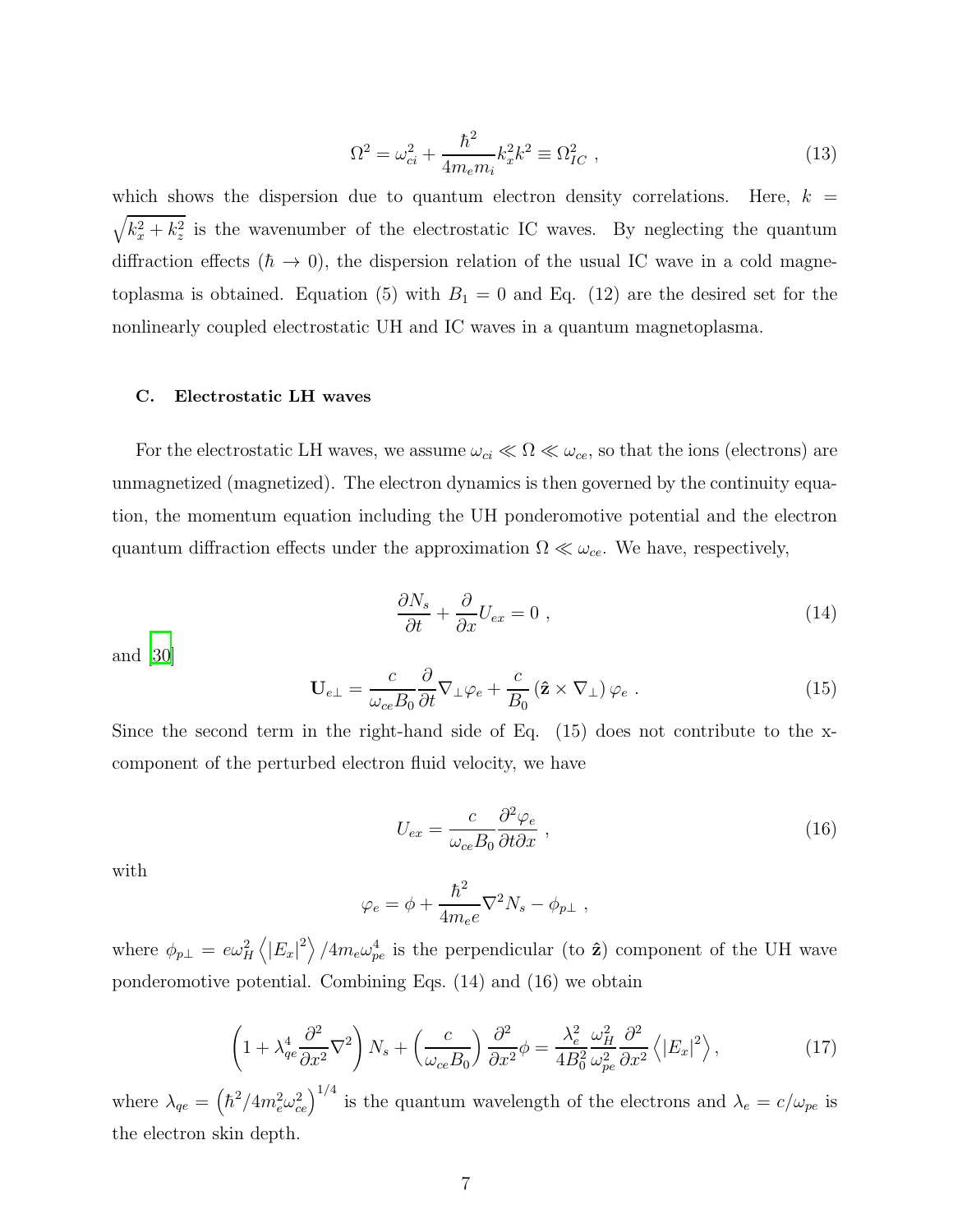In the electrostatic LH field, the ions are unmagnetized and their dynamics in the quasineutrality approximation is governed by Eqs. (8) and (9). Assuming  $\omega_{ci} \ll \Omega$  as well as ignoring the ion quantum diffraction effects, we obtain

$$
\frac{\partial^2}{\partial t^2} N_s - \frac{c\omega_{ci}}{B_0} \frac{\partial^2}{\partial x^2} \phi = 0 \tag{18}
$$

Eliminating  $\phi$  from Eqs. (17) and (18), we have

$$
\left(\frac{\partial^2}{\partial t^2} + \Omega_{LH}^2\right) N_s = \frac{\lambda_e^2}{4B_0^2} \frac{\omega_H^2 \omega_{LH}^2}{\omega_{pe}^2} \frac{\partial^2}{\partial x^2} \left\langle |E_x|^2 \right\rangle,\tag{19}
$$

which is the driven (by the perpendicular component of the UH ponderomotive force) electrostatic LH wave equation. Here  $\Omega_{LH} = \omega_{LH} \left( 1 + \lambda_{qe}^4 \partial^2 / \partial x^2 \nabla^2 \right)^{1/2}$ , and  $\omega_{LH} = \sqrt{\omega_{ce} \omega_{ci}}$  is the LH resonance frequency. In the absence of the UH waves, Eq. (19) gives the electrostatic LH wave frequency

$$
\Omega^2 = \omega_{LH}^2 \left( 1 + \lambda_{qe}^4 k_x^2 k^2 \right) \equiv \Omega_{LH}^2 \tag{20}
$$

which exhibits a dispersion due to quantum electron density correlations. By neglecting the quantum electron wavelength  $(\lambda_{qe} \rightarrow 0)$ , we obtain the usual LH resonance frequency. Equations (5) with  $B_1 = 0$ , (12), and (19) are the desired set for nonlinearly coupled UH and LH waves in a quantum magnetoplasma.

#### D. Alfvén waves

Finally, we present the driven Alfvén wave equation in a magnetized quantum plasma. For this purpose, we use the momentum equations for the inertialess electrons and mobile ions, respectively,

$$
0 = -e\left(\mathbf{E} + \frac{\mathbf{U}_{e1} \times \mathbf{B}_0}{c}\right) + \frac{\hbar^2}{4m_e n_{e0}} \nabla \nabla^2 n_{e1} - \hat{\mathbf{x}} \frac{e^2}{4m_e} \frac{\partial}{\partial x} \frac{\omega_H^2}{\omega_{pe}^4} \left\langle |E_x|^2 \right\rangle , \qquad (21)
$$

and

$$
m_i \frac{\partial \mathbf{U}_{i1}}{\partial t} = e \left( \mathbf{E} + \frac{\mathbf{U}_{i1} \times \mathbf{B}_0}{c} \right) . \tag{22}
$$

We have here ignored the quantum diffraction effects and the ponderomotive force on the ions. Here  $U_{e1}$  ( $U_{i1}$ ) is the electron (ion) perturbed fluid velocity. Adding Eqs. (21) and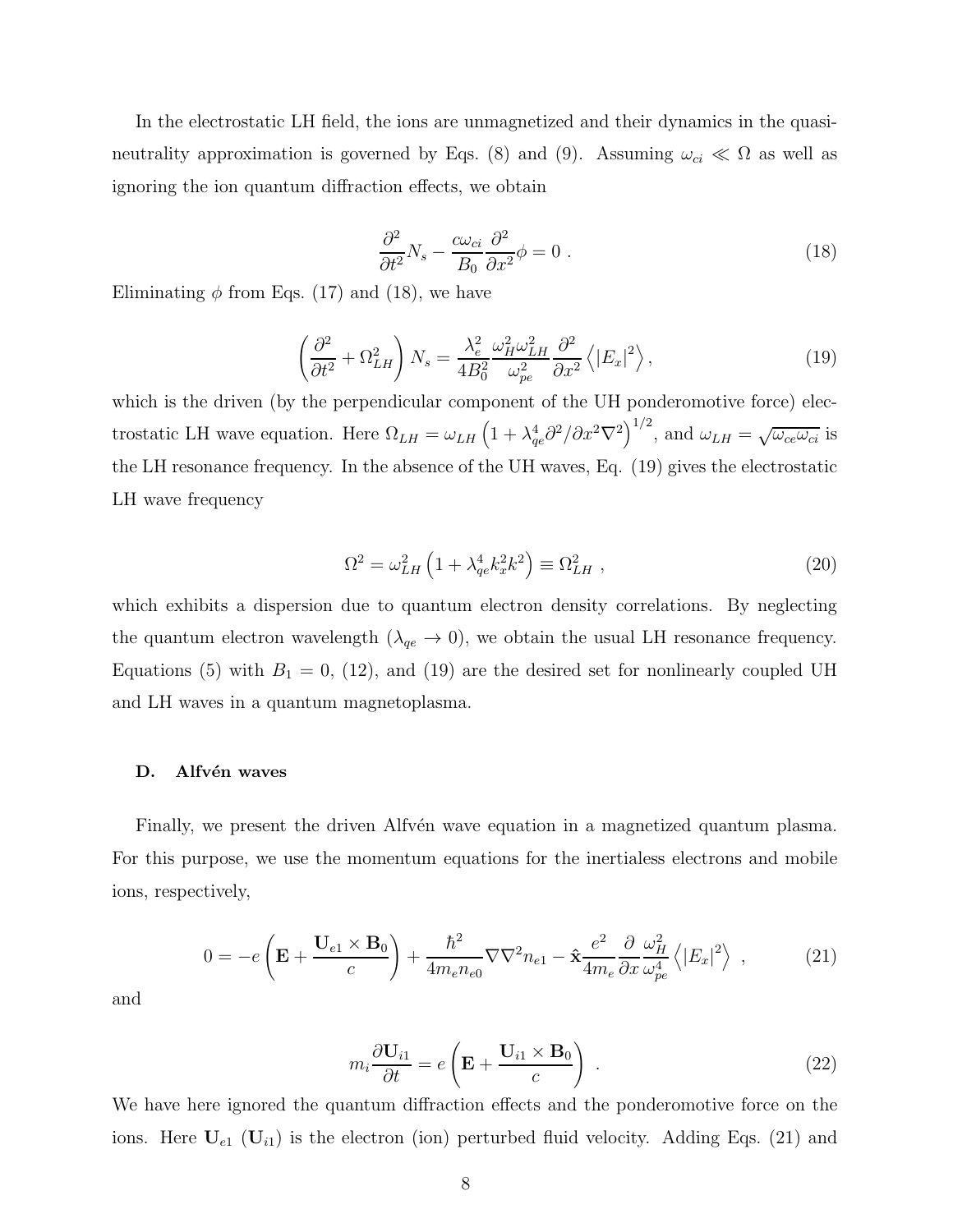(22), and introducing the total current density  $\mathbf{J} = e(n_{i0}\mathbf{U}_{i1} - n_{e0}\mathbf{U}_{e1})$  from the Maxwell equation  $\nabla \times \mathbf{B}_1 = 4\pi \mathbf{J}/c$ , and using  $n_{e0} \approx n_{i0}$ , we obtain

$$
\frac{\partial \mathbf{U}_{i1}}{\partial t} = \frac{1}{4\pi m_i n_{i0}} \left( \nabla \times \mathbf{B}_1 \right) \times \mathbf{B}_0 + \frac{\hbar^2}{4m_e m_i n_{e0}} \nabla \nabla^2 n_{e1} - \hat{\mathbf{x}} \frac{e^2}{4m_e m_i} \frac{\partial}{\partial x} \frac{\omega_H^2}{\omega_{pe}^4} \left\langle |E_x|^2 \right\rangle , \quad (23)
$$

From (23) we obtain

$$
\frac{\partial U_{ix}}{\partial t} = -\frac{V_A^2}{B_0} \frac{\partial}{\partial x} B_1 + \frac{\hbar^2}{4m_e m_i n_{e0}} \frac{\partial}{\partial x} \nabla^2 n_{e1} - \frac{e^2}{4m_e m_i} \frac{\partial}{\partial x} \frac{\omega_H^2}{\omega_{pe}^4} \left\langle |E_x|^2 \right\rangle , \qquad (24)
$$

where  $V_A = B_0 / \sqrt{4 \pi m_i n_{i0}}$  is the Alfvén speed. By using the frozen-in field condition  $(B_1/B_0) = (n_{i1}/n_{i0})$  in Eq. (24) and combining it with Eq. (8), we have

$$
\left(\frac{\partial^2}{\partial t^2} - V_a^2 \frac{\partial^2}{\partial x^2}\right) N_s = \frac{e^2}{4m_e m_i} \frac{\omega_H^2}{\omega_{pe}^4} \frac{\partial^2}{\partial x^2} \left\langle |E_x|^2 \right\rangle \tag{25}
$$

where  $V_a = \left[ V_A^2 - \left( \hbar^2 / 4m_e m_i \right) \nabla^2 \right]^{1/2}$  is the Alfvén speed including the quantum diffraction effects. In the absence of the UH waves, we have

$$
\Omega^2 = k_x^2 \left( V_A^2 + \frac{\hbar^2 k^2}{4m_i m_e} \right) \equiv k_x^2 V_a^2 \tag{26}
$$

Ignoring the electron quantum diffraction effects  $\hbar \to 0$ , we obtain from (26) the frequency of the usual Alfv $\acute{e}$ n waves in an electron ion plasma. Equations (5) and (25) are the desired set for investigating the parametric interactions between the UH and Alfvén waves in a quantum magnetoplasma.

In the following, we shall study the decay and modulational instabilities of an UH wave involving the IC, LH, and Alfvén waves in a quantum magnetoplasma.

## III. NONLINEAR DISPERSION RELATIONS AND GROWTH RATES

In this section, we shall derive the nonlinear dispersion relations for three-wave decay and modulational instabilities.

## A. Coupling of UH and IC waves

To derive the nonlinear dispersion relation for parametric instabilities in a quantum magnetoplasma, we write the UH electric field as the sum of the pump wave and the upper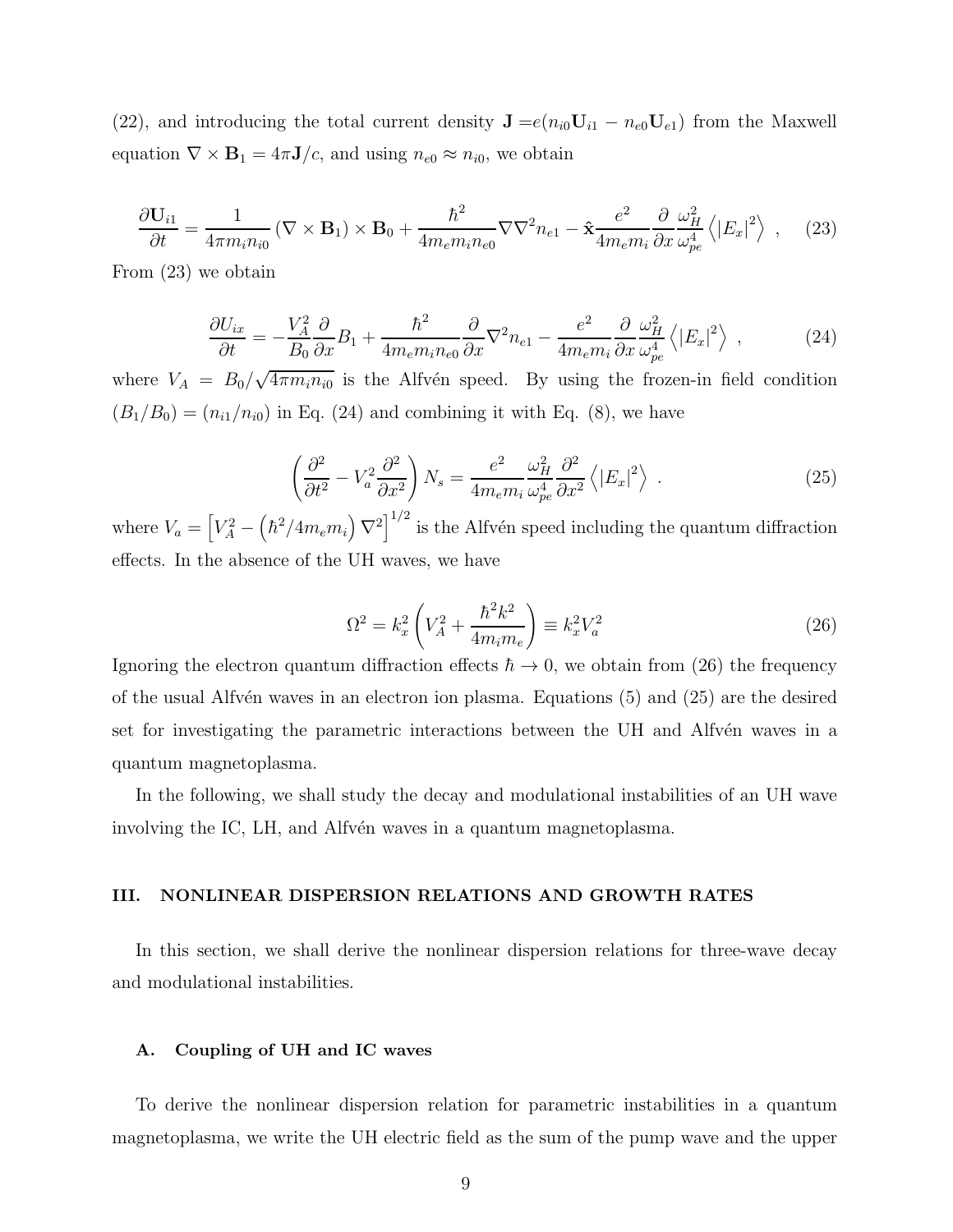and lower UH sideband fields. The latter arise due the coupling of the pump  $E_{x0}$  exp( $i\mathbf{k}_0$  ·  $r-i\omega_0t$ ) +c.c. with low-frequency IC, LH and Alfvénic perturbations. Specifically, the highfrequency UH pump  $(\omega_0, \mathbf{k}_0)$  interacts with the low-frequency electrostatic IC waves  $(\Omega, \mathbf{k})$ having  $N_s = \hat{N}_s \exp(i\mathbf{k}\cdot\mathbf{r}-i\Omega t)$ , and produces two UH sidebands  $E_{x\pm} \exp(i\mathbf{k}_{\pm}\cdot\mathbf{r}-i\omega_{\pm} t)$ , with frequencies  $\omega_{\pm} = \Omega \pm \omega_0$  and wavenumbers  $\mathbf{k}_{\pm} = \mathbf{k} \pm \mathbf{k}_0$ . By using the Fourier transformation, and matching phasors, we obtain from Eq. (5) with  $B_1 = 0$ , and Eq. (12)

$$
D_{\pm}E_{x\pm} = \omega_{pe}^2 \hat{N}_s E_{x0\pm},
$$
\n(27)

where  $E_{x0+} = E_{x0}$  and  $E_{x0-} = E_{x0}^*$ , and

$$
\left(\Omega^2 - \Omega_{IC}^2\right)\hat{N}_s = \frac{k_x^2}{16\pi n_{e0}m_i}(E_{x0}^*E_{x+} + E_{x0}E_{x-}),\tag{28}
$$

where the asterisk denotes the complex conjugate. The upper and lower sidebands can be written as

$$
D_{\pm} = \omega_{\pm}^2 - \omega_H^2 - \frac{\hbar^2}{4m_e^2} k_{xx}^2 k_{\pm}^2 \,. \tag{29}
$$

For  $\Omega \ll \omega_{0}$ , (29) reduces to

$$
D_{\pm} = \pm 2\omega_0 \left(\Omega \mp \Delta - \delta\right) \,,\tag{30}
$$

where  $\omega_0 = \sqrt{\omega_H^2 + (\hbar^2/4m_e^2) k_x^2 k_0^2}$  is the UH wave frequency modified by the quantum effects,  $\Delta = (\hbar^2/8m_e^2\omega_0)(k_x^2k_0^2 + k_{xo}^2k^2 + k_x^2k^2 + 4k_{xo}k_x\mathbf{k}\cdot\mathbf{k}_0)$ , and  $\delta =$  $\left(\hbar^2/4m_e^2\omega_0\right)\left\{k_{x0}k_x\left(k^2+k_0^2\right)+\mathbf{k}\cdot\mathbf{k}_0\left(k_x^2+k_{x0}^2\right)\right\}$  are the frequency shifts arising from the nonlinear coupling between the UH and IC waves. Eliminating  $E_{x+}$  and  $E_{x-}$  from Eq. (27) and Eq. (28), we have

$$
\Omega^2 - \Omega_{IC}^2 = \frac{\omega_{pe}^2 k_x^2 |E_{x0}|^2}{16\pi n_{e0} m_i} \sum_{+,-} \frac{1}{D_{\pm}}.
$$
\n(31)

Equation (31) is the dispersion relation for parametrically coupled UH and IC waves in a quantum magnetoplasma.

For three-wave decay interaction, we consider the lower sideband D<sup>−</sup> to be resonant, while the upper sideband  $D_+$  is assumed off-resonant. We then obtain from (31)

$$
\left(\Omega^2 - \Omega_{IC}^2\right)(\Omega + \Delta - \delta) = -\frac{\omega_{pe}^2 k_x^2 |E_{x0}|^2}{32\pi n_{e0} m_i \omega_0} \,. \tag{32}
$$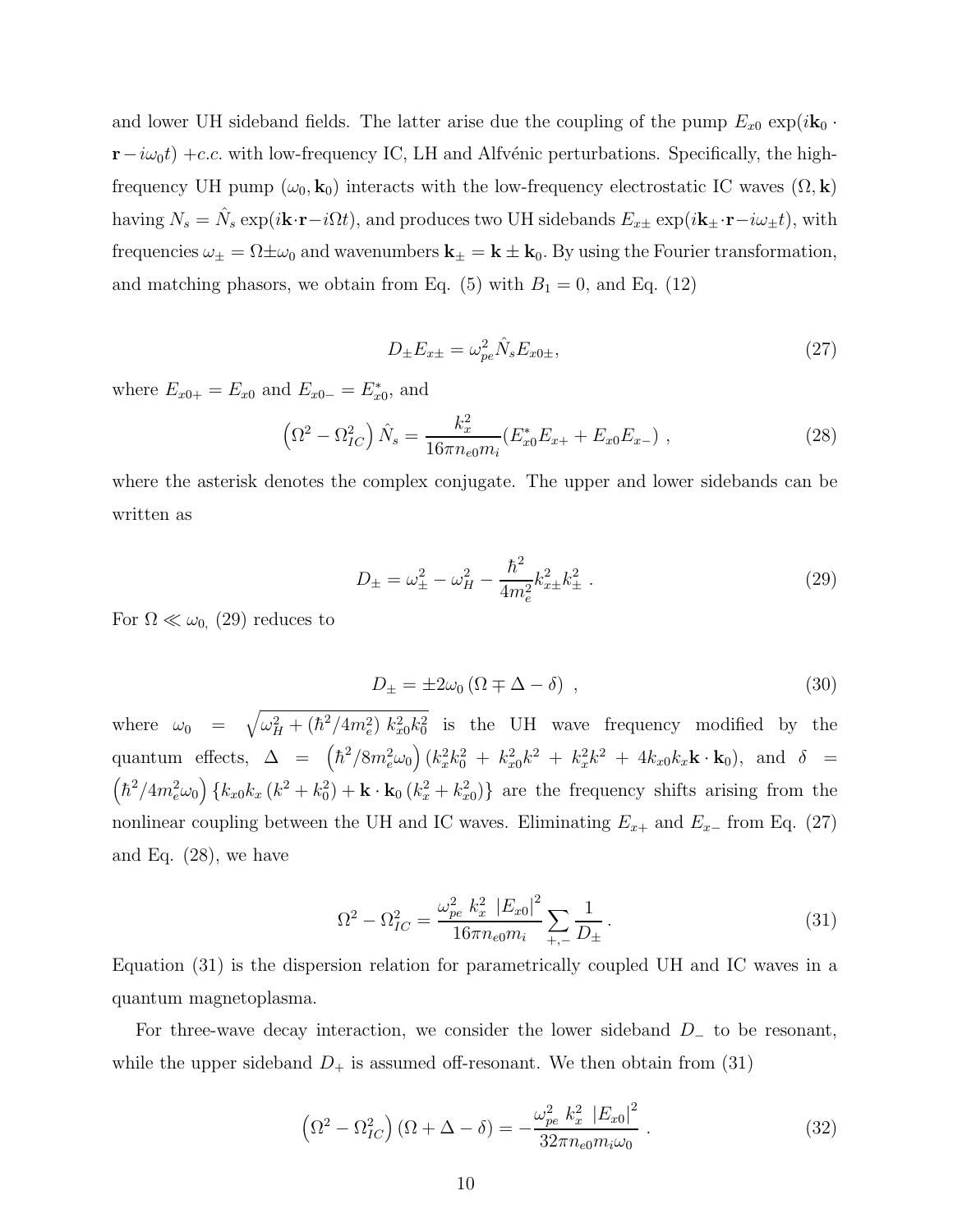Letting  $\Omega = \Omega_{IC} + i\gamma_{IC}$  and  $\Omega = \delta - \Delta + i\gamma_{IC}$  with  $\Omega_{IC} \sim \delta - \Delta$ , we obtain from (32) for  $\gamma_{IC} \ll \Omega_{IC},$  the growth rate

$$
\gamma_{IC} \simeq \frac{\omega_{pe} k_x \left| E_{x0} \right|}{8\sqrt{\pi n_{e0} m_i \omega_0 \Omega_{IC}}} \tag{33}
$$

For the modulational instability, both the lower and upper sidebands  $D_{\pm}$  are resonant. Thus, Eq. (31) gives

$$
\left(\Omega^2 - \Omega_{IC}^2\right) \left[ (\Omega - \delta)^2 - \Delta^2 \right] = \frac{\omega_{pe}^2 k_x^2 \left| E_{x0} \right|^2}{16\pi n_{e0} m_i \omega_0} \Delta \ . \tag{34}
$$

Assuming  $\Omega \gg \delta$ , we obtain

$$
\Omega^4 - \left(\Delta^2 + \Omega_{IC}^2\right)\Omega^2 + \Delta^2\Omega_{IC}^2 - \frac{\omega_{pe}^2 k_x^2 |E_{x0}|^2}{16\pi n_{e0} m_i \omega_0} \Delta = 0 \tag{35}
$$

The solutions of Eq. (35) are

$$
\Omega^2 = \frac{1}{2} \left[ \Delta^2 + \Omega_{IC}^2 \pm \sqrt{(\Omega_{IC}^2 - \Delta^2)^2 + \Omega_{m1}^4} \right],
$$
\n(36)

where

$$
\Omega_{m1} = \left(\frac{\omega_{pe}^2 k_x^2 \Delta}{4\pi n_{e0} m_i \omega_0}\right)^{1/4} |E_{x0}|^{1/2} . \tag{37}
$$

The growth rate of the modulational instability is

$$
\gamma_{m1} = \left(\frac{\omega_{pe}^2 k_x^2 |\Delta|}{16\pi n_{e0} m_i \omega_0}\right)^{1/4} |E_{x0}|^{1/2} . \tag{38}
$$

## B. Coupling of UH and LH waves

In this case, the UH pump wave interacts with the low-frequency electrostatic LH waves  $(k, \Omega)$ . By using Fourier transformations and matching phasors, we obtain from Eq. (5) with  $B_1 = 0$ , and Eq. (19)

$$
D_{\pm}E_{x\pm} = \omega_{pe}^2 \hat{N}_s E_{x0\pm} , \qquad (39)
$$

and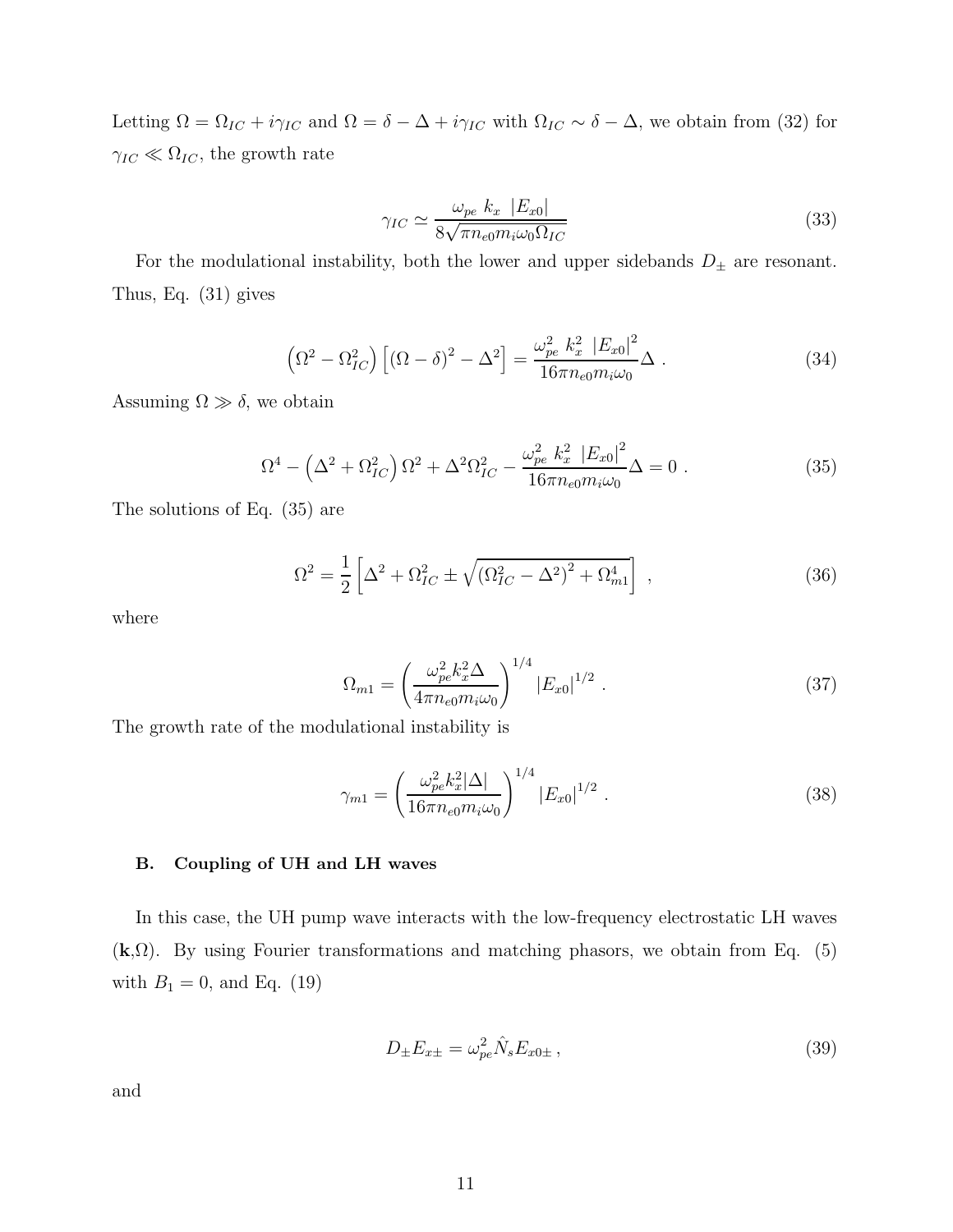$$
\left(\Omega^2 - \Omega_{LH}^2\right)\hat{N}_s = \frac{k_x^2 \lambda_e^2 \omega_H^2 \omega_{LH}^2}{4B_0^2 \omega_{pe}^2} (E_{x0}^* E_{x+} + E_{x0} E_{x-}), \qquad (40)
$$

where  $D_{\pm} = \pm 2\omega_0 (\Omega \mp \Delta - \delta)$  for  $\Omega \ll \omega_0$ ,  $\Delta = (\hbar^2/8m_e^2\omega_0)(k_x^2k_0^2 + k_{x0}^2k^2 + k_x^2k^2 +$  $4k_{x0}k_{x}\mathbf{k}\cdot\mathbf{k}_{0}$ , and  $\delta = (\hbar^{2}/4m_{e}^{2}\omega_{0})\{k_{x0}k_{x}(k^{2}+k_{0}^{2})+\mathbf{k}\cdot\mathbf{k}_{0}(k_{x}^{2}+k_{x0}^{2})\}$  are the frequency shifts arising from the nonlinear coupling of the UH waves with the LH waves. Inserting the expressions for  $E_{x+}$  and  $E_{x-}$  from Eq. (39) into Eq. (40), we find the nonlinear dispersion relation

$$
\Omega^2 - \Omega_{LH}^2 = \frac{k_x^2 \lambda_e^2 \omega_H^2 \omega_{LH}^2 \left| E_{x0} \right|^2}{4B_0^2} \sum_{+,-} \frac{1}{D_{\pm}} \,. \tag{41}
$$

Since for three-wave decay interactions, the lower and upper sidebands  $D_-(D_+)$  are resonant (off-resonant), we obtain from (41)

$$
\left(\Omega^2 - \Omega_{LH}^2\right)(\Omega + \Delta - \delta) = -\frac{k_x^2 \lambda_e^2 \omega_H^2 \omega_{LH}^2 |E_{x0}|^2}{8B_0^2 \omega_0} \,. \tag{42}
$$

Letting  $\Omega = \Omega_{LH} + i\gamma_{LH}$  and  $\Omega = \delta - \Delta + i\gamma_{LH}$ , with  $\Omega_{LH} \sim \delta - \Delta$ , we obtain the growth rate from Eq. (42), under the approximation  $\gamma_{LH} \ll \Omega_{LH}$ ,

$$
\gamma_{LH} \simeq \frac{k_x \lambda_e \omega_H \omega_{LH} \ |E_{x0}|}{4B_0 \sqrt{\omega_0 \Omega_{LH}}} \,. \tag{43}
$$

Since for the modulational instability, both the sidebands  $D_{\pm}$  are resonant, we have from (41)

$$
\left(\Omega^2 - \Omega_{LH}^2\right) \left[ \left(\Omega - \delta\right)^2 - \Delta^2 \right] = \frac{k_x^2 \lambda_e^2 \omega_H^2 \omega_{LH}^2 \left| E_{x0} \right|^2}{4B_0^2 \omega_0} \Delta \ . \tag{44}
$$

Simplifying Eq. (44) for  $\Omega \gg \delta$ , we have

$$
\Omega^4 - \left(\Delta^2 + \Omega_{LH}^2\right)\Omega^2 + \Delta^2\Omega_{LH}^2 - \frac{k_x^2\lambda_e^2\omega_H^2\omega_{LH}^2 \left|E_{x0}\right|^2}{4B_0^2\omega_0}\Delta = 0\ .\tag{45}
$$

Equation (45) admits the solutions

$$
\Omega^2 = \frac{1}{2} \left( \Delta^2 + \Omega_{LH}^2 \right) \pm \frac{1}{2} \left[ \left( \Delta^2 - \Omega_{LH}^2 \right)^2 + \Omega_{m2}^4 \right]^{1/2},\tag{46}
$$

where

$$
\Omega_{m2} = \left(\frac{k_x^2 \lambda_e^2 \omega_H^2 \omega_{LH}^2}{B_0^2 \omega_0} \Delta\right)^{1/4} |E_{x0}|^{1/2} . \tag{47}
$$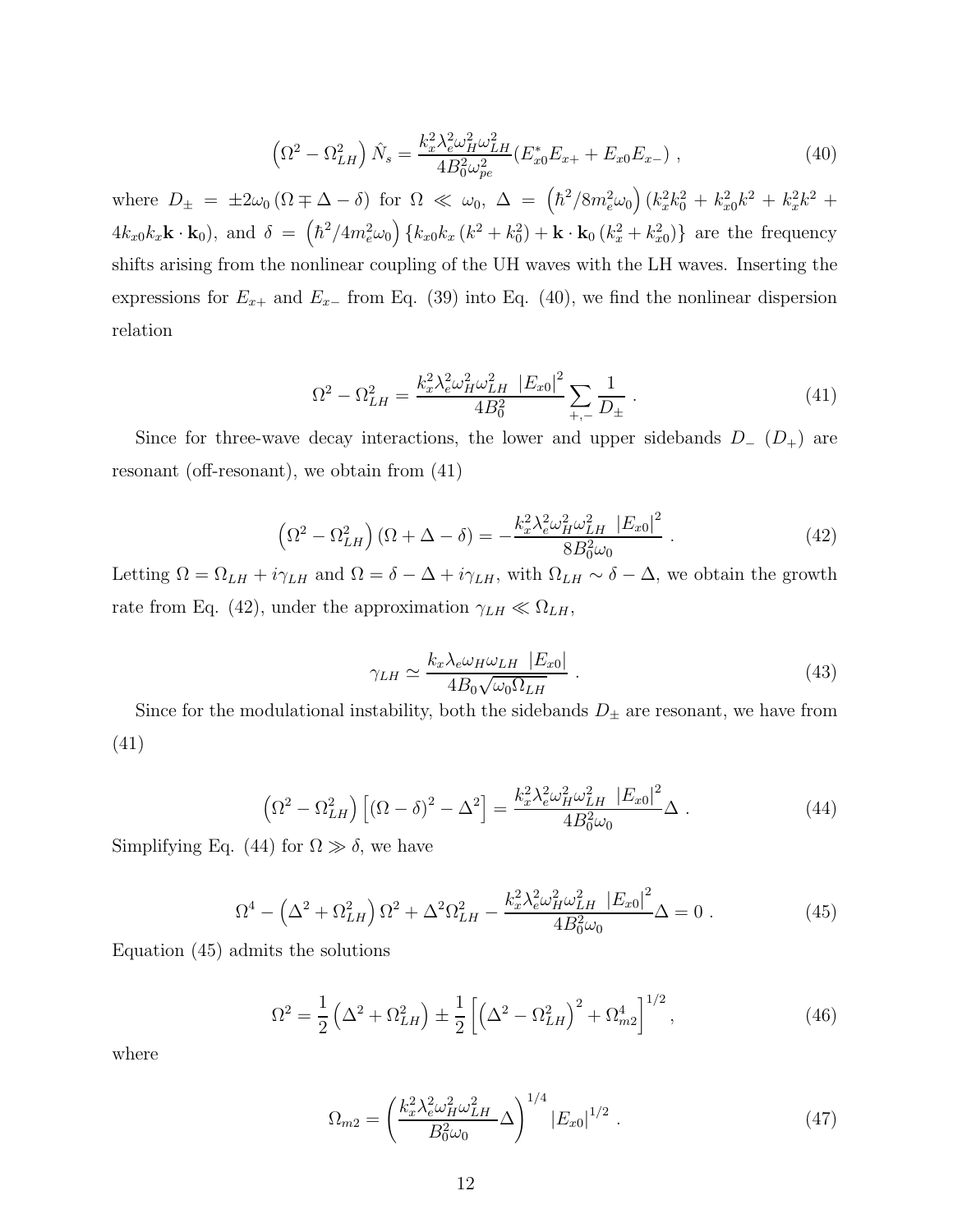#### C. Coupling of UH and Alfvén waves

Finally, we consider the nonlinear interaction of the UH pump wave with Alfvén waves  $(\Omega, \mathbf{k})$ . We follow the same procedure as described above, and obtain

$$
D_{\pm}E_{x\pm} = (\omega_{pe}^2 + 2\omega_{ce}^2)\hat{N}_s E_{x0\pm} , \qquad (48)
$$

and

$$
\left(\Omega^2 - k_x^2 V_a^2\right) \hat{N}_s = \frac{e^2 k_x^2}{4m_e m_i} \frac{\omega_H^2}{\omega_{pe}^4} \left(E_{x0}^* E_{x+} + E_{x0} E_{x-}\right) ,\qquad (49)
$$

where  $D_{\pm} = \pm 2\omega_0 \left( \Omega \mp \Delta - \delta \right)$  with  $\Delta = \left( \hbar^2 / 8m_e^2 \omega_0 \right) \left( k_x^2 k_0^2 + k_{x0}^2 k^2 + k_x^2 k^2 + 4k_{x0} k_x \mathbf{k} \cdot \mathbf{k}_0 \right)$ and  $\delta = (\hbar^2/4m_e^2\omega_0) \{k_{x0}k_x(k^2+k_0^2) + \mathbf{k} \cdot \mathbf{k}_0(k_x^2+k_{x0}^2)\}\$  are the frequency shifts arising from the nonlinear coupling of the UH waves with the Alfvén waves. Combining Eqs. (48) and (49), we have the nonlinear dispersion relation

$$
\Omega^2 - k_x^2 V_a^2 = \frac{e^2 k_x^2}{4m_e m_i} \frac{(\omega_{pe}^2 + 2\omega_{ce}^2)\omega_H^2}{\omega_{pe}^4} |E_{x0}|^2 \sum_{+,-} \frac{1}{D_{\pm}} \,. \tag{50}
$$

Proceeding as before, Eq. (50) yields, respectively,

$$
\gamma_{AL} \simeq \frac{e(\omega_{pe}^2 + 2\omega_{ce}^2)^{1/2}\omega_H \left| E_{x0} \right|}{4\omega_{pe}^2} \sqrt{\frac{k_x}{m_e m_i \omega_0 V_a}} \tag{51}
$$

and

$$
\gamma_{m3} = \left(\frac{e^2 k_x^2 (\omega_{pe}^2 + 2\omega_{ce}^2)\omega_H^2}{4m_e m_i \omega_0 \omega_{pe}^4} |\Delta|\right)^{1/4} |E_{x0}|^{1/2}
$$
(52)

for the growth rates of the three-wave decay and modulational instabilities in quantum magnetoplasmas when the UH and Alfvén waves are nonlinearly coupled.

## IV. SUMMARY

In summary, we have considered the nonlinear couplings between UH, IC, LH, and Alfvén waves in a quantum magnetoplasma. We have derived the governing nonlinear equations and the appropriate dispersion relations by employing the one-dimensional quantum magnetohydrodynamical equations. It is found that the wave dispersion is due to the quantum correction arising from the strong electron density correlations at quantum scales. The dispersion relations have been analyzed analytically to obtain the growth rates for both the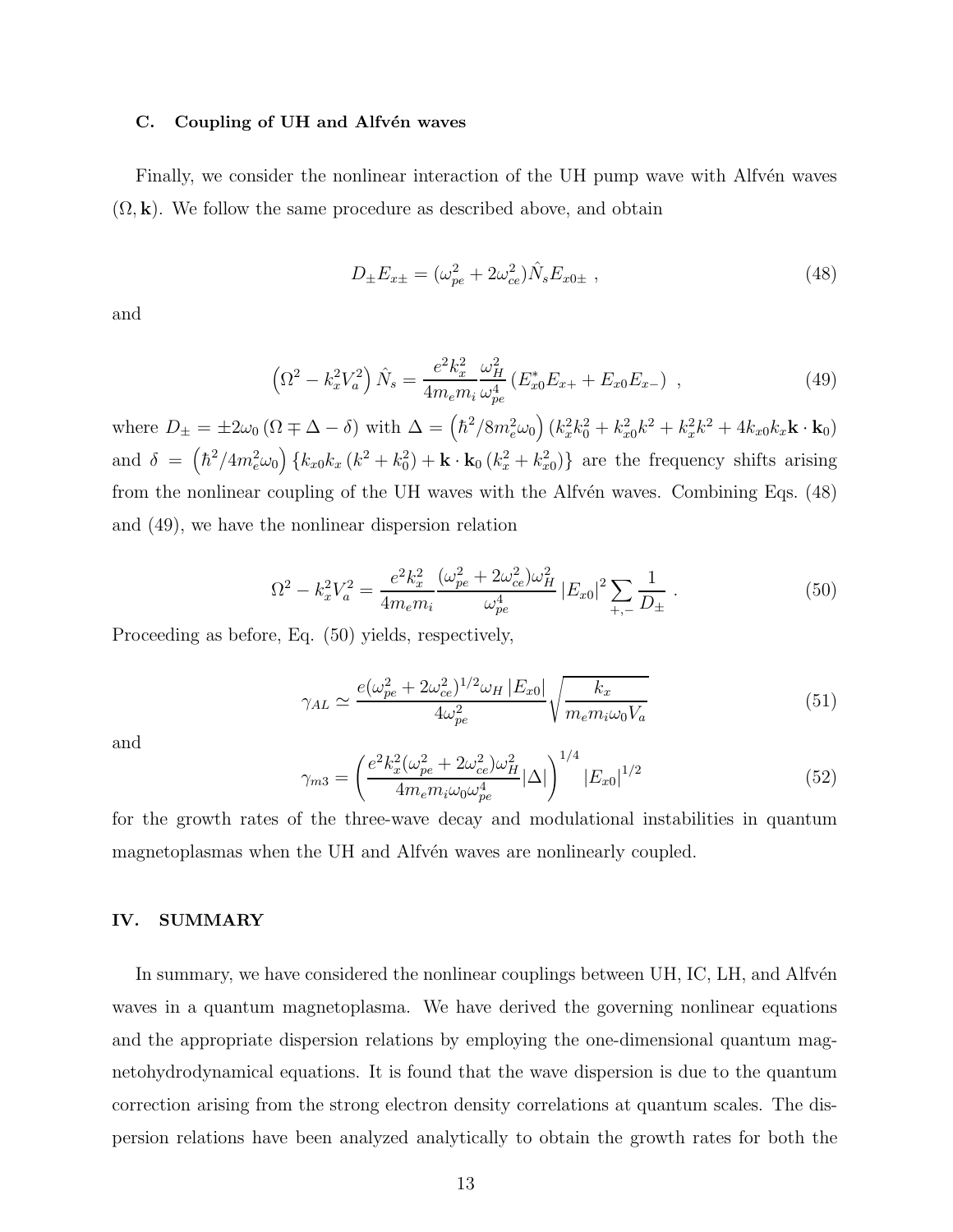decay and modulational instabilities involving dispersive IC, LH and Alfvén waves. Since the frequencies of the latter are significantly modified due to the quantum corrections, the growth rates are accordingly affected in quantum magnetoplasmas. The present results can be important for diagnostic purposes in magnetized quantum systems, such as those in dense astrophysical objects, intense laser-matter experiments, and in dense semiconductor devices in an external magnetic field.

Acknowledgments: S. A. acknowledges financial support from the Deutscher Akademischer Austauschdienst.

- <span id="page-13-0"></span>[1] P. A. Markowich, C. A. Ringhofer, and C. Schmeiser, Semiconductor Equations (Springer-Verlag, New York, 1990).
- <span id="page-13-1"></span>[2] Y. D. Jung, Phys. Plasmas 8, 3842 (2001); M. Opher, L. O. Silva, D. E. Dauger, V. K. Decyk, and J. M. Dawson, ibid. 8, 2454 (2001); G. Chabrier, F. Douchin, and A. Y. Potekhin, J. Phys. Condens. Matter 14, 9133 (2002). M. Marklund and P. K. Shukla, Rev. Mod. Phys. 78, 591 (2006).
- <span id="page-13-3"></span><span id="page-13-2"></span>[3] D. Kremp, Th. Bornath, M. Bonitz, and M. Schlanges, Phys. Rev. E 60, 4725 (1999).
- [4] M. Leontovich, Izv. Akad. Nauk SSSR 8, 16 (1994); V. Fock and M. Leontovich, Zh. Eksp. ´ Teor. Fiz. (16) 557 (1946).
- <span id="page-13-4"></span>[5] D. Gloge and D. Marcuse, J. Opt. Soc. Am. 59 1629 (1969); G. Agrawal, Nonlinear Fiber Optics (Academic Press, San Diego, 1995).
- <span id="page-13-5"></span>[6] G. Manfredi, Fields Inst. Commun. 46, 263 (2005).
- <span id="page-13-6"></span>[7] C. Gardner, SIAM (Soc. Ind. Appl. Math.) J. Appl. Math. 54, 409 (1994).
- <span id="page-13-7"></span>[8] B. Shokri and A. A. Rukhadze, Phys. Plasmas 6, 3450 (1999); S. Ali and P. K. Shukla, ibid. 13, 052113 (2006); P. K. Shukla, Phys. Lett. A 352, 242 (2006; P. K. Shukla, Phys. Lett. A 352, 242 (2006)).
- <span id="page-13-8"></span>[9] B. Shokri and A. A. Rukhadze, Phys. Plasmas 6, 4467 (1999).
- <span id="page-13-9"></span>[10] G. Manfredi and M. Feix, Phys. Rev. E **53**, 6460 (1996).
- <span id="page-13-11"></span><span id="page-13-10"></span>[11] N. Suh, M. R. Feix, and P. Bertrand, J. Comput. Phys. 94, 403 (1991).
- [12] P. K. Shukla and S. Ali, Phys. Plasmas 12, 114502 (2005); S. Ali and P. K. Shukla, ibid. 13, 022313 (2006).